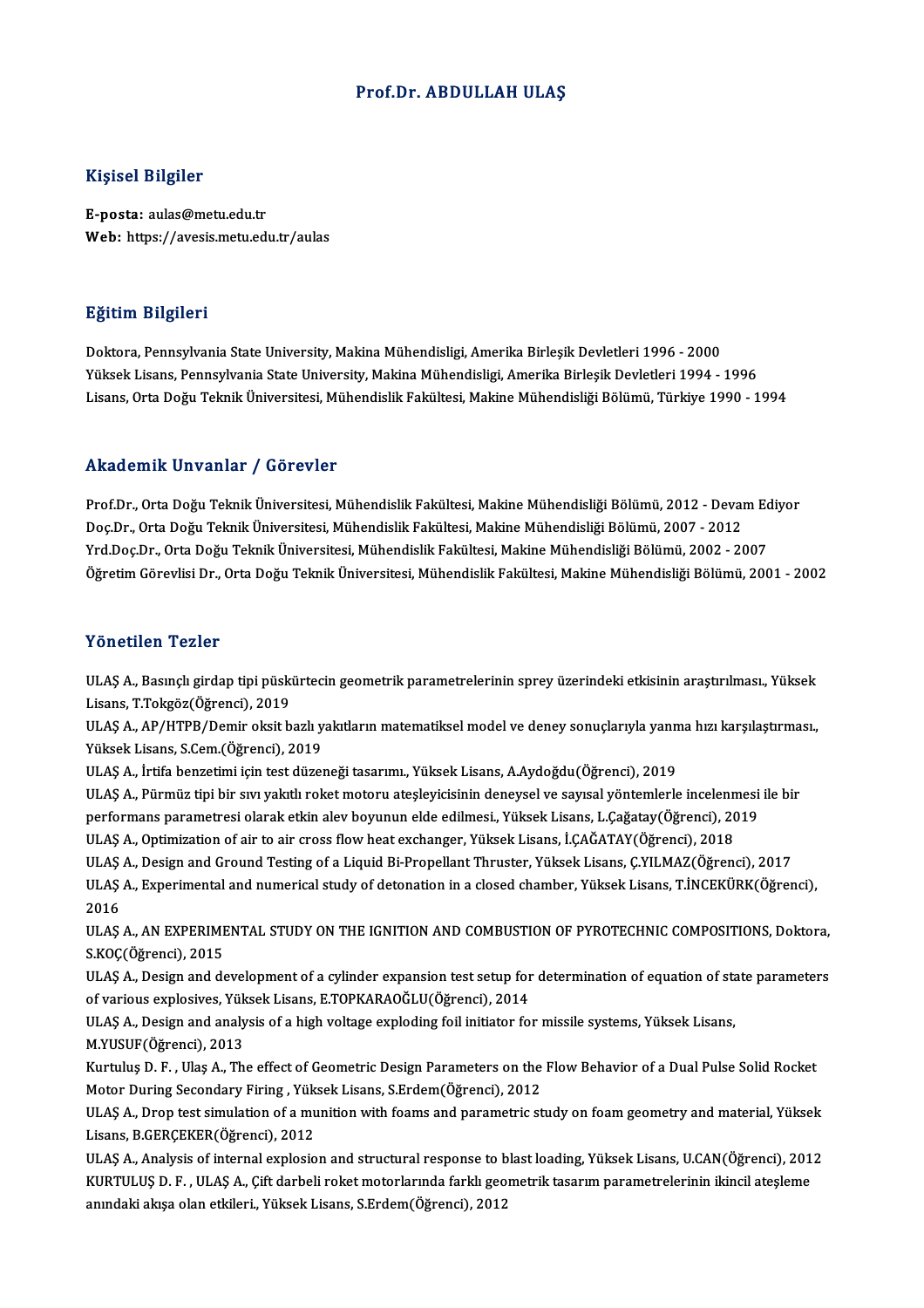ULAŞ A., Design and validation of a combustion test rig for airbreathing rocket propulsion studies, Yüksek Lisans,<br>E SONGÜR(Öğmənsi), 2010 ULAŞ A., Design and validat<br>E.SONGÜR(Öğrenci), 2010<br>ÖZVÖPÜK Y., ULAS A., Ona s ULAŞ A., Design and validation of a combustion test rig for airbreathing rocket propulsion studies, Yüksek Lisa<br>E.SONGÜR(Öğrenci), 2010<br>ÖZYÖRÜK Y., ULAŞ A., One and two dimensional numerical simulation of deflagration to d

E.SONGÜR(Öğrenci), 2010<br>ÖZYÖRÜK Y., ULAŞ A., One and two dimensional numerical simulation of defla<br>phenomenon in solid energetic materials, Doktora, B.NARİN(Öğrenci), 2010<br>ULAS A. An asselarated espedimentis entimization e ÖZYÖRÜK Y., ULAŞ A., One and two dimensional numerical simulation of deflagration to detonation transition<br>phenomenon in solid energetic materials, Doktora, B.NARİN(Öğrenci), 2010<br>ULAŞ A., An accelerated aerodynamic optimi

phenomenon in solid energetic material<br>ULAŞ A., An accelerated aerodynamic op<br>Lisans, A.CEYLANOĞLU(Öğrenci), 2009<br>ULAS A., Desirn analysis and performan ULAŞ A., An accelerated aerodynamic optimization approach for a small turbojet engine centrifugal co<br>Lisans, A.CEYLANOĞLU(Öğrenci), 2009<br>ULAŞ A., Design analysis and performance testing of a jet vane, Yüksek Lisans, İ.KAYA

ULAŞ A., Design analysis and performance testing of a jet vane, Yüksek Lisans, İ.KAYA(Öğrenci), 2009

Lisans, A.CEYLANOĞLU(Öğrenci), 2009<br>ULAŞ A., Design analysis and performance testing of a jet vane, Yüksek Lisans, İ.KAYA(Öğrenci), 2009<br>ULAŞ A., BALLISTIC PERFORMANCE ANALYSIS OF MODERN BASE BLEED ARTILLERY PROJECTILES, Y ULAŞ A., BALLISTIC PERFORMANCE ANALYSIS OF MODERN BASE BLEED ARTILLERY PROJECTILES, Yüksek Lisans,<br>A.ÖKSÜZ(Öğrenci), 2009<br>ULAŞ A., Analysis of regenerative cooling in liquid propellant rocket engines, Yüksek Lisans, M.EMRE

A.ÖKSÜZ(Öğrenci), 2009<br>ULAŞ A., Analysis of regenerative cooling in liquid propellant rocket engines, Yüksek Lisans, M.EMRE<br>ULAŞ A., STUDY OF IGNITION CHARACTERISTICS OF A PLASTIC BONDED EXPLOSIVE, Yüksek Lisans,<br>E AYDEMİB ULAŞ A., Analysis of regener<br>ULAŞ A., STUDY OF IGNITIOI<br>E.AYDEMİR(Öğrenci), 2008<br>III AS A., Steedy state modeli

ULAŞ A., STUDY OF IGNITION CHARACTERISTICS OF A PLASTIC BONDED EXPLOSIVE, Yüksek Lisans,<br>E.AYDEMİR(Öğrenci), 2008<br>ULAŞ A., Steady-state modeling of detonation phenomenon in premixed gaseous mixtures and energetic solid exp E.AYDEMİR(Öğrenci), 2008<br>ULAŞ A., Steady-state modeling of detona<br>Yüksek Lisans, F.CENGİZ(Öğrenci), 2007 ULAŞ A., Steady-state modeling of detonation phenomenon in premixed gaseous mixtures and energetic solid exp<br>Yüksek Lisans, F.CENGİZ(Öğrenci), 2007<br>ULAŞ A., Ramjet uygulamaları için boru bağlantılı test düzeneği tasarımı,

ULAŞ A., Ramjet uygulamaları için boru bağlantılı test düzeneği tasarımı, Yüksek Lisans, M.Nevzat(Öğrenci), 2005

ULAŞ A., Design of a connected pipe test facility for ramjet applications, Yüksek Lisans, M.NEVZAT(Öğrenci), 2005<br>ULAŞ A., Experimental study of solid propellant combustion instability, Yüksek Lisans, A.ÇEKİÇ(Öğrenci), 200

ULAŞ A., Design of a connected pipe test facility for ramjet applications, Yüksek Lisans, M.NEVZAT(Öğrenci), 2005<br>ULAŞ A., Experimental study of solid propellant combustion instability, Yüksek Lisans, A.ÇEKİÇ(Öğrenci), 200 ULAŞ A., Experimental study of solid propella<br>ULAŞ A., Analysis of 3-D grain burnback of so<br>Yüksek Lisans, G.PÜSKÜLCÜ(Öğrenci), 2004

# Yüksek Lisans, G.PÜSKÜLCÜ(Öğrenci), 2004<br>SCI, SSCI ve AHCI İndekslerine Giren Dergilerde Yayınlanan Makaleler

CI, SSCI ve AHCI İndekslerine Giren Dergilerde Yayınlanan Makaleler<br>I. Improved combustion model of boron particles for ducted rocket combustion chambers<br>Kalpakli B. Agar E.B. JUASA ESSERVISTENT ENGINEERS<br>Improved combustion mod<br>Kalpakli B., Acar E. B. , ULAŞ A.<br>COMBUSTION AND ELAME cilt Improved combustion model of boron particles for ducted rocket combust<br>Kalpakli B., Acar E. B. , ULAŞ A.<br>COMBUSTION AND FLAME, cilt.179, ss.267-279, 2017 (SCI İndekslerine Giren Dergi)<br>Characterization of PPN Burateshnis C

## Kalpakli B., Acar E. B. , ULAŞ A.<br>COMBUSTION AND FLAME, cilt.179, ss.267-279, 2017 (SCI İndekslerine Giren Dergi)<br>II. Characterization of BPN Pyrotechnic Composition Containing Micro- and Nanometer-Sized Boron<br>Particles COMBUSTION AND FLAME, cilt.179, ss.267-279, 2017 (SCI İndekslerine Giren Dergi)<br>Characterization of BPN Pyrotechnic Composition Containing Micro- and N<br>Particles<br>Koc S., ULAS A., Yilmaz N. E. Characterization of BPN<br>Particles<br>Koc S., ULAŞ A., Yilmaz N. E.<br>PROPELLANTS EVPLOSIVES Particles<br>Koc S., ULAŞ A., Yilmaz N. E.<br>PROPELLANTS EXPLOSIVES PYROTECHNICS, cilt.40, sa.5, ss.735-742, 2015 (SCI İndekslerine Giren Dergi)<br>Tura dimensional numerisal prodiction of deflagration ta detenstion transition in

Koc S., ULAŞ A., Yilmaz N. E.<br>PROPELLANTS EXPLOSIVES PYROTECHNICS, cilt.40, sa.5, ss.735-742, 2015 (SCI İndekslerine Giren Dergi)<br>III. Two dimensional numerical prediction of deflagration-to-detonation transition in po PROPELLA<br>Two dime<br>materials<br>Narin P. Ö' Two dimensional numerica<br>materials<br>Narin B., ÖZYÖRÜK Y., ULAŞ A.<br>JOUPNAL OE HAZAPDOUS MA. materials<br>Narin B., ÖZYÖRÜK Y., ULAŞ A.<br>JOURNAL OF HAZARDOUS MATERIALS, cilt.273, ss.44-52, 2014 (SCI İndekslerine Giren Dergi)

Narin B., ÖZYÖRÜK Y., ULAŞ A.<br>JOURNAL OF HAZARDOUS MATERIALS, cilt.273, ss.44-52, 2014 (SCI İndekslerine Giren De<br>IV. Numerical analysis of regenerative cooling in liquid propellant rocket engines<br>III AS A. Bayaan E **JOURNAL OF HAZA<br>Numerical analys<br>ULAŞ A., Boysan E.<br>AEROSBACE SCIEN** ULAŞ A., Boysan E.<br>AEROSPACE SCIENCE AND TECHNOLOGY, cilt.24, sa.1, ss.187-197, 2013 (SCI İndekslerine Giren Dergi)

- V. Calculation of Detonation Properties of Gaseous Explosives Using Generalized Reduced Gradient AEROSPACE SCIENCE AND<br>Calculation of Detonation<br>Nonlinear Optimization<br><sup>III AS A</sup> Congir E Calculation of D<br>Nonlinear Optin<br>ULAŞ A., Cengiz F.<br>PROPELLANTS EV ULAŞ A., Cengiz F.<br>PROPELLANTS EXPLOSIVES PYROTECHNICS, cilt.36, sa.4, ss.314-319, 2011 (SCI İndekslerine Giren Dergi)
	-
- ULAŞ A., Cengiz F.<br>PROPELLANTS EXPLOSIVES PYROTECHNICS, cilt.36, sa.4, ss.314-319, 2011 (SCI İndekslerine Gir<br>VI. A numerical study on the thermal initiation of a confined explosive in 2-D geometry PROPELLANTS EXPI<br>**A numerical study**<br>Aydemir E., ULAŞ A.<br>JOUPNAL OE HAZAE A numerical study on the thermal initiation of a confined explosive in 2-D geometry<br>Aydemir E., ULAŞ A.<br>JOURNAL OF HAZARDOUS MATERIALS, cilt.186, sa.1, ss.396-400, 2011 (SCI İndekslerine Giren Dergi)<br>An evnerimentel study
- Aydemir E., ULAŞ A.<br>JOURNAL OF HAZARDOUS MATERIALS, cilt.186, sa.1, ss.396-400, 2011 (SCI İndekslerine Giren Dergi)<br>VII. An experimental study on the hypergolic ignition of hydrogen peroxide and ethanolamine<br>Alt M.A., ULAS JOURNAL OF HAZARDOUS MATERIALS, cilt.186, sa.1, ss.396-400, 2011 (<br>An experimental study on the hypergolic ignition of hydrogen<br>Ak M. A. , ULAŞ A., Sumer B., Yazici B., Yildirim C., Gonc L. O. , Orhan F. E.<br>FUEL , silt 00, An experimental study on the hypergolic ignition of hydrog<br>Ak M. A. , ULAŞ A., Sumer B., Yazici B., Yildirim C., Gonc L. O. , Orhan<br>FUEL, cilt.90, sa.1, ss.395-398, 2011 (SCI İndekslerine Giren Dergi)<br>Numerisel prediction Ak M. A. , ULAŞ A., Sumer B., Yazici B., Yildirim C., Gonc L. O. , Orhan F. E.<br>FUEL, cilt.90, sa.1, ss.395-398, 2011 (SCI İndekslerine Giren Dergi)<br>VIII. Numerical prediction of steady-state detonation properties of conden
- FUEL, cilt.90, sa.1,<br>Numerical predi<br>Cengiz F., ULAŞ A.<br>JOUPNAL OF HAZ Numerical prediction of steady-state detonation properties of condensed-phase explosi<br>Cengiz F., ULAŞ A.<br>JOURNAL OF HAZARDOUS MATERIALS, cilt.172, ss.1646-1651, 2009 (SCI İndekslerine Giren Dergi)<br>2. D. grain burnhack anal

Cengiz F., ULAŞ A.<br>IOURNAL OF HAZARDOUS MATERIALS, cilt.172, ss.1646-1651, 2009 (SCI İndekslerine Giren Dergi)<br>IX. 3-D grain burnback analysis of solid propellant rocket motors: Part 1-ballistic motor tests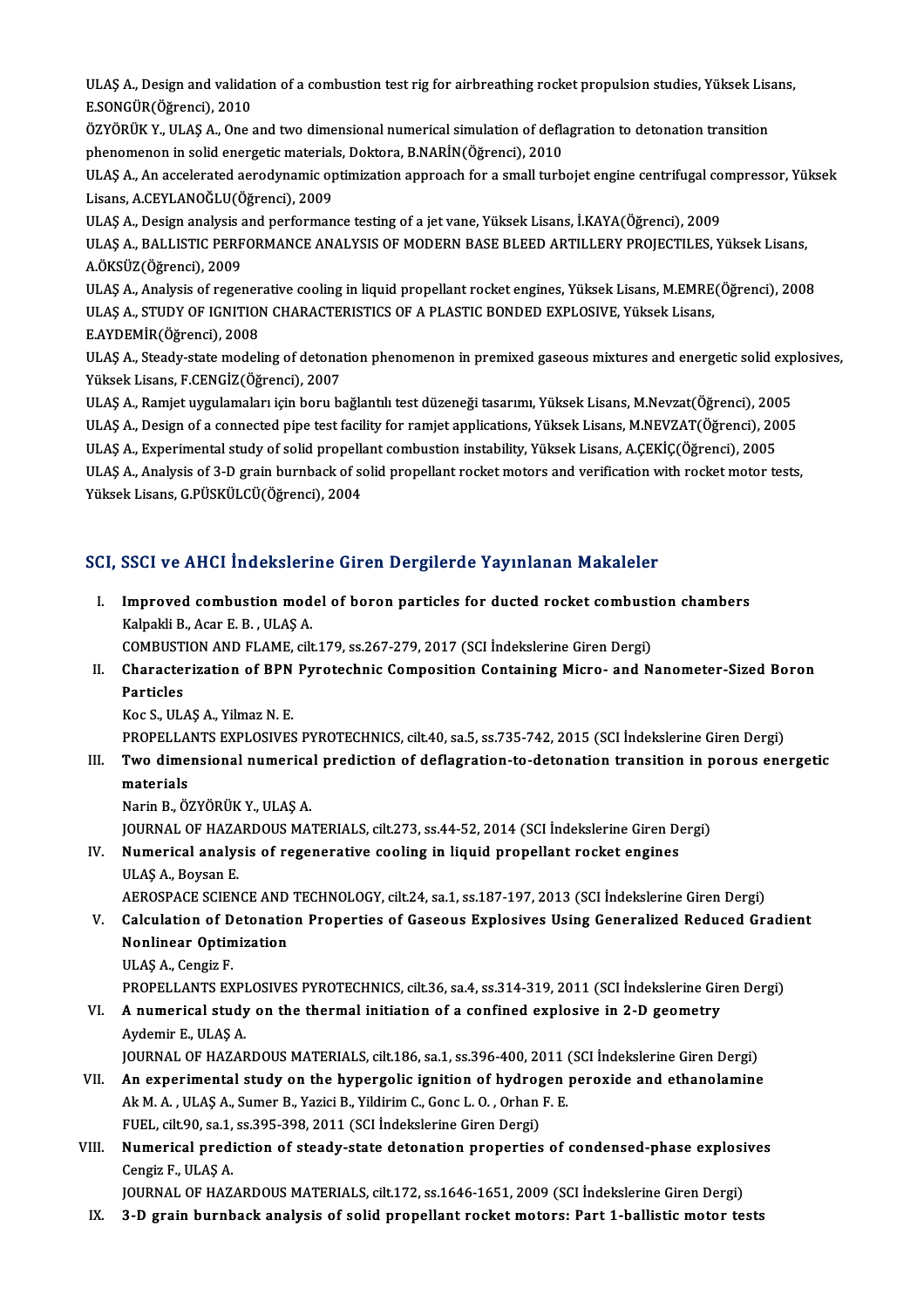Puskulcu G., ULAŞ A.

Puskulcu G., ULAŞ A.<br>AEROSPACE SCIENCE AND TECHNOLOGY, cilt.12, sa.8, ss.579-584, 2008 (SCI İndekslerine Giren Dergi)<br>2. D. grain burnbask analysis of salid pranallant raskat matarsı Part 2. madaling and simula

- X. 3-D grain burnback analysis of solid propellant rocket motors: Part 2-modeling and simulations<br>Puskulcu G. ULAS A. AEROSPACE SCIENCI<br>3-D grain burnbac<br>Puskulcu G., ULAŞ A.<br>AEROSPACE SCIENCI 3-D grain burnback analysis of solid propellant rocket motors: Part 2-modeling and simula<br>Puskulcu G., ULAŞ A.<br>AEROSPACE SCIENCE AND TECHNOLOGY, cilt.12, sa.8, ss.585-591, 2008 (SCI İndekslerine Giren Dergi)<br>Laser induced
	-
- Puskulcu G., ULAŞ A.<br>AEROSPACE SCIENCE AND TECHNOLOGY, cilt.12, sa.8, ss.585-591, 2008<br>XI. Laser-induced ignition of solid propellants for gas generators<br>III AS A. Kuo K K. AEROSPACE SCIEN<br>Laser-induced ig<br>ULAŞ A., Kuo K. K.<br>EUEL cih 97-sa 6 Laser-induced ignition of solid propellants for gas generate<br>ULAŞ A., Kuo K. K.<br>FUEL, cilt.87, sa.6, ss.639-646, 2008 (SCI İndekslerine Giren Dergi)<br>An investigation of the performance of a beren/natassium
- ULAŞ A., Kuo K. K.<br>FUEL, cilt.87, sa.6, ss.639-646, 2008 (SCI İndekslerine Giren Dergi)<br>XII. An investigation of the performance of a boron/potassium-nitrate based pyrotechnic igniter<br>Illas A. Bisha G. A. Kuo K. K. FUEL, cilt.87, sa.6, ss.639-646<br>An investigation of the pe<br>Ulas A., Risha G. A. , Kuo K. K.<br>PROPELLANTS EVPLOSIVES I Ulas A., Risha G. A., Kuo K. K.<br>PROPELLANTS EXPLOSIVES PYROTECHNICS, cilt.31, sa.4, ss.311-317, 2006 (SCI İndekslerine Giren Dergi)

## Hakemli Kongre / Sempozyum Bildiri Kitaplarında Yer Alan Yayınlar

akemli Kongre / Sempozyum Bildiri Kitaplarında Yer Alan Yayınlar<br>I. Design Methodology for a Central Injection Type Supersonic Air Ejector and Diffuser System for<br>Altitude Simulation Altitude Simulation<br>Altitude Simulation<br>Altitude Simulation Altitude Simulation<br>aydoğdu a., sümer b., yazıcı b., ULAŞ A.<br>AIAA Propulsion and Energy 2019 Forum, Indianapolis, Amerika Birleşik Devletleri, 19 - 22 Ağustos 2019<br>Investigation of the Effect of Coometrical Peremetara of P

Altitude Simulation<br>aydoğdu a., sümer b., yazıcı b., ULAŞ A.

- 
- aydoğdu a., sümer b., yazıcı b., ULAŞ A.<br>AIAA Propulsion and Energy 2019 Forum, Indianapolis, Amerika Birleşik Devletleri, 19 22 Ağustos 2019<br>II. Investigation of the Effect of Geometrical Parameters of Pressure Swir AIAA P<br>Investi<br>Spray<br>teksëz Investigation of the Effe<br>Spray<br>tokgöz t., sümer b., ULAŞ A.<br>AJAA Propulsion and Energ **Spray**<br>tokgöz t., sümer b., ULAŞ A.<br>AIAA Propulsion and Energy 2019 Forum, Indianapolis, Amerika Birleşik Devletleri, 19 - 22 Ağustos 2019

tokgöz t., sümer b., ULAŞ A.<br>AIAA Propulsion and Energy 2019 Forum, Indianapolis, Amerika Birleşik Devletleri, 19 - 22 Ağustos 2019<br>III. Evaluation of an Augmented Spark Igniter's Flame Length and Comparison of Numeric AIAA Propulsion and Energy 20<br>Evaluation of an Augmented<br>Experimental Investigations<br>ÖzL, Özer A.C., Sümer B. III AS Experimental Investigations<br>Öz L., Özer A. C. , Sümer B., ULAŞ A.<br>AIAA Propulsion and Energy 2019 Forum, Indianapolis, Amerika Birleşik Devletleri, 19 - 22 Ağustos 2019<br>Punning Pata Companison of a Mathamatical Model with

Experimental Investigations<br>Öz L., Özer A. C., Sümer B., ULAŞ A.

Öz L., Özer A. C. , Sümer B., ULAŞ A.<br>AIAA Propulsion and Energy 2019 Forum, Indianapolis, Amerika Birleşik Devletleri, 19 - 22 Ağustos 2019<br>IV. Burning Rate Comparison of a Mathematical Model with Experimental Results AIAA Propulsion and Ener<br>Burning Rate Comparis<br>Composite Propellants<br>Örgan S. gürdanelis, ULA IV. Burning Rate Comparison of a Mathematical Model with Experimental Results for AP/HTPB Based<br>Composite Propellants<br>Özcan S., cürdaneli s., ULAŞ A. Composite Propellants<br>Özcan S., cürdaneli s., ULAŞ A.<br>2018 AIAA Propulsion and Energy Forum, cincinnati, Amerika Birleşik Devletleri, 9 - 11 Temmuz 2018<br>Pollistis Berformange of PBN Janiter Compositions Containing Misron a

# Özcan S., cürdaneli s., ULAŞ A.<br>2018 AIAA Propulsion and Energy Forum, cincinnati, Amerika Birleşik Devletleri, 9 - 11 Temmuz 2018<br>V. Ballistic Performance of BPN Igniter Compositions Containing Micron and Nano-Sized B 2018 AIAA<br>Ballistic I<br>Particles<br>Kos S. Eng Ballistic Performance of BPN<br>Particles<br>Koç S., Eroğul Kombe F., ULAŞ A.<br>E<sup>2</sup>rd AJAA (SAE (ASEE Joint Prop

Particles<br>Koç S., Eroğul Kombe F., ULAŞ A.<br>53rd AIAA/SAE/ASEE Joint Propulsion Conference, Atlanta, GA, Amerika Birleşik Devletleri, 10 - 12 Temmuz 2017

Koç S., Eroğul Kombe F., ULAŞ A.<br>53rd AIAA/SAE/ASEE Joint Propulsion Conference, Atlanta, GA, Amerika Birleşik Devlet<br>VI. Design and Testing of a Green Bipropellant Thruster for Satellite Propulsion<br>Vilmaz G. Bayramoğlu M. 53rd AIAA/SAE/ASEE Joint Propulsion Confer<br>Design and Testing of a Green Bipropella<br>Yılmaz Ç., Bayramoğlu M., Göçmen M., ULAŞ A.<br>52rd AIAA/SAE/ASEE Joint Propulsion Confor

53rdAIAA/SAE/ASEEJointPropulsionConference,Atlanta,GA,AmerikaBirleşikDevletleri,10 -12Temmuz2017

Yılmaz Ç., Bayramoğlu M., Göçmen M., ULAŞ A.<br>53rd AIAA/SAE/ASEE Joint Propulsion Conference, Atlanta, GA, Amerika<br>VII. A Test Bench for Gas Turbine Combustor Cooling Investigations<br>inaplus YASA T. III AS A. 53rd AIAA/SAE/ASEE Joi<br>**A Test Bench for Gas T**<br>inanlı s., YASA T., ULAŞ A.<br>12th international confor inanlı s., YASA T., ULAŞ A.<br>12th international conference on heat transfer fluid mechanics and thermodynamics, 11 - 13 Temmuz 2016 inanlı s., YASA T., ULAŞ A.<br>12th international conference on heat transfer fluid mechanics and thermodynamics, 11 - 13 Te<br>VIII. Experimental Investigation of Effusion and Film Cooling for Gas Turbine Combustor<br>inanlı s. YA

# 12th international conferent<br>Experimental Investiga<br>inanlı s., YASA T., ULAŞ A. inanlı s., YASA T., ULAŞ A.<br>12th international conference on heat traansfer fluid mechanics and thermodynamics, 11 - 13 Temmuz 2016

# inanlı s., YASA T., ULAŞ A.<br>12th international conference on heat traansfer fluid mechanics and thermodynamics, 11 - 13 Temmuz 20<br>IX. Comparison of BPN Igniter Compositions Containing Micron and Nano Sized Boron Partic 12th internatio<br>Comparison c<br>Koç S., ULAŞ A.<br>51st AJAA (SAE Comparison of BPN Igniter Compositions Containing Micron and 1<br>Koç S., ULAŞ A.<br>51st AIAA/SAE/ASEE Joint Propulsion Conference, 27 - 29 Temmuz 2015<br>Application of parallel processing to pumerisal modeling of two t

# Koç S., ULAŞ A.<br>51st AIAA/SAE/ASEE Joint Propulsion Conference, 27 - 29 Temmuz 2015<br>X. Application of parallel processing to numerical modeling of two-phase deflagration-to-detonation<br>(DDT) phanamanan 51st AIAA/SAE/ASEE Joint Propulsion Conference, 27 - 29 Temmuz 2015<br>Application of parallel processing to numerical modeling of two-<br>(DDT) phenomenon<br>Bekir B., ÖZYÖRÜK Y., ULAŞ A. Application of parallel pro<br>(DDT) phenomenon<br>Bekir B., ÖZYÖRÜK Y., ULAŞ A.<br>Parallal Camputational Eluid P

Parallel Computational Fluid Dynamics, Parallel CFD 2007, Antalya, Türkiye, 21 - 24 Mayıs 2007, ss.123-130